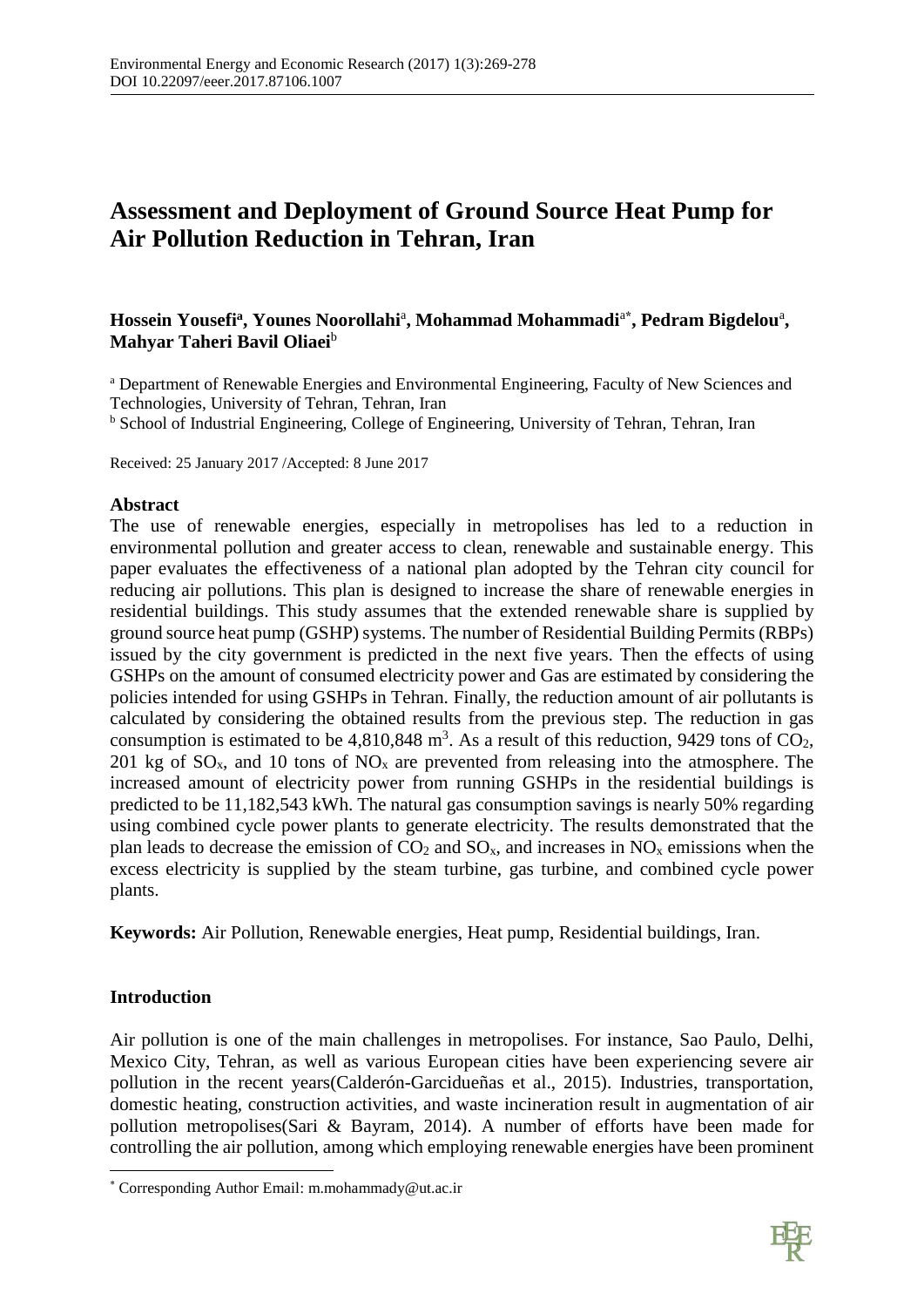(Jiang et al., 2013). Renewable energies have a great potential in controlling air pollutants and moving toward a cleaner environment (Keleş & Bilgen, 2012).

Geothermal power is one of the most practical kinds of renewable energies has a considerable capability to contribute to sustainable energy development, and as one of the aspects of sustainability, it can dramatically reduce air pollution (Kagel & Gawell, 2005). Among diverse techniques of using geothermal energy, GSHPs have drawn many attentions in the last decades(Yang et al., 2010). GSHPs do not require deep excavation, and the relevant digging costs of such systems are than other geothermal techniques (Rey et al., 2004). Moreover, GSHP systems consume less electricity in comparison with conventional heat pumps, and as a result, GSHP systems produce less air pollution (Kim et al., 2013).

In the recent years, several studies have been carried out in GSHP systems. The overview of GSHPs in Europe is studied by Bayer et al. (2012). Koroneos and Nanaki (2017) assessed the technical and environmental performance of a ground source heat pump system by using Life Cycle Assessment (LCA) method in Greece. The results demonstrated that by using GSHPs the emission of  $SO_2$  and  $NO<sub>X</sub>$  is reduced significantly. Younes Noorollahi et al. (2016) assessed the capacity of the GSHP system in the heating and cooling mode for greenhouses in Iran. They used Crank Nicolson method to calculate the rate of heat transfer between soil and water in pipes. The results demonstrated that using GSHPs for greenhouses in Iran is not economically. Majuri (2016) studied the required policies for the development of GSHPs in Finland. This study indicates that quality assurance should be considered in the qualification of GSHPs installers.

The feasibility and performance assessment of GSHP for different case studies by Transient System Simulation (TRNSYS) can be found in Liu et al. (2017) and Emmi et al. (2015). Zhai et al. (2016) assessed the performance of GSHPs for heating and cooling mode in Shanghai Jiao Tong University. The results demonstrated that designed GSHPs can supply heating and cooling demand for the building. Huang and Mauerhofer (2016) addressed assessment of GSHP in Shanghai, China. They pointed out that the amount of energy saving for studied case is around 40.2%. The investment for installing GSHPs will be payback in 4 years. The evaluation of geothermal resources in Tunisia has been presented by Naili et al. (2016). They assessed the performance of GSHPs for cooling mode. The results demonstrated that the potential of geothermal resources in Tunisia is remarkable. However, low amount of this potential has been exploited. Moreover, the application of GSHPs in Tunisia is cost-effective.

Zhang et al. (2016) analyzed the performance of GSHPs for cooling and heating mode for five locations in China. The results demonstrated that the weighted average Coefficient of Performance (COP) of the heat pumps is around 3.36 to 5.94. Moreover, the value of heat pumps Energy Efficiency Ratio (EER) is about 1.95 to 4.35. Kharseh et al. (2015) addressed the effect of global climate change on the performance of GSHPs in three cities with different climate condition (i.e., Stockholm, Sweden (cold), Istanbul, Turkey (mild), and Doha, Qatar (hot)). Two buildings were analyzed in each city. The results demonstrated that the climate condition has a significant effect on the performance and energy consumption of GSHPs. The amount of reduction in heating load varied 10% to 55% by considering climate condition. Moreover, they pointed out that the changing rate of energy consumption varied from 8.5% in the cold climate to 18.7% in the hot climate.

Y Noorollahi et al. (2013) assessed the utilization of GSHP systems in order to restrain CO<sub>2</sub> emissions in Tehran. They have calculated the heating and cooling load of a three-story municipal building in Tehran via CARRIER HAP 4.3 and estimated the  $CO<sub>2</sub>$  emissions through using a designed GSHP system with the mean Coefficient of performance (COP) of 4.4. The results demonstrated that the substitution of this geothermal system for both gas-burning heating system and the evaporative cooling system would result in a reduction of 3763.9 kg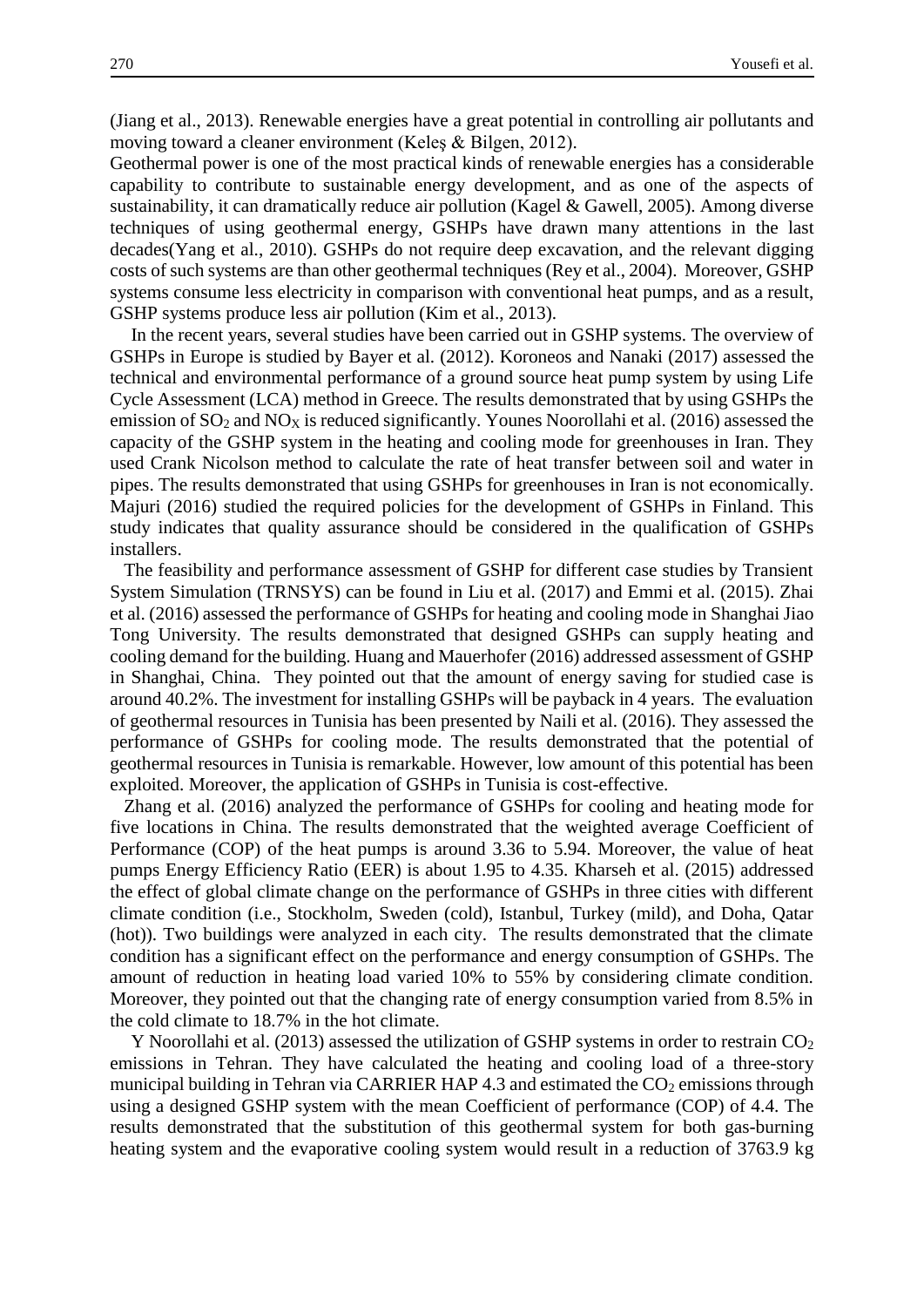This paper evaluates the effectiveness of a plan that has been adopted in order to reduce air pollution in Tehran via an extension of the renewable energies to residential buildings. It is assumed that the share of renewable energies in residential buildings is supplied just by GSHP systems. Subsequently, the amount of air pollution through the exploitation of GSHP systems is calculated and compared with the amount produced by conventional heating systems. The rest of this paper is organized as follows. Section 2 presents a plan of renewable energies in Tehran. The formal description of material and methods is presented in Section 3. Section 4 shows the numerical results. Section 5 describes the discussions. Finally, Section 6 is dedicated to paper conclusions.

### **Renewable energies plan in Tehran**

Tehran city has confronted with air pollution since last decades. In Tehran, due to geographical conditions, the air pollutants can't escape from the lower air layers to the upper ones (Afshar & Saadatpour, 2009). Tehran is located between the 30° and 45° latitudes, thus, in terms of the vertical atmospheric currents, are in the descent location of the atmospheric air masses. This fact leads to the virtually stable atmosphere on top of Tehran. According to meteorological data, air stability is observed in more than 270 days of a year in this metropolis, specifically in the fall and winter days. Moreover, Tehran lacks strong winds, and the wind rose in this city reveal that the windless days have the share of 46% during a year. In addition, the speed of 15 percent of winds blowing in Tehran is less than 3 m/s, which are nearly ineffective in removing contaminants. In a metropolis like Tehran, due to the presence of a great number of huge buildings and multitudinous towers lead to a reduction in the wind in traversing the city (Mansouri, 2012).

Due to the Tehran's atmosphere is almost stable, the most efficacious method for handling the air pollution is abating the released emissions through the air. In the recent decade, some major plans have been implemented in Tehran for diminishing emissions such as the development of subway network, the constitution of Bus Rapid Transit (BRT) lines, rectification of gasoline quality, construction of new highways, replacement of old vehicles, and extension of green spaces and greenbelts. In the recent years, in order to further cut down on the emissions, the city government has exploited some renewable technologies such as installation of solar lights for supplying lighting in all of the public parks, solar water heaters for providing hot water needs in both public places and municipal buildings, PV panels for guide posts and traffic lights, and construction of a 3 MW power plant using the disposal system emissions as fuel. Despite, appropriate actions are taken to decrease air pollutants; however, it seems that further actions should be carried out.

As a result, in the city of Tehran, it has decided to extend renewable technologies to the residential buildings (Tehran-Municipality, 2014).This extension plan has been ratified by the Tehran city council and might implement during a five-year. In this plan, the policy has been made that, 1% of total RBPs issued by the city government from March 2014 to March 2019 are required to supply 10% of their total energy demand by renewable energies (Tehran-Municipality, 2014).

### **Material and Methods**

The data from Statistical Center of Iran is used to predict the number of RBPs issued by Tehran municipality. Table 1 presents some information regarding these permits (Statistical Centre of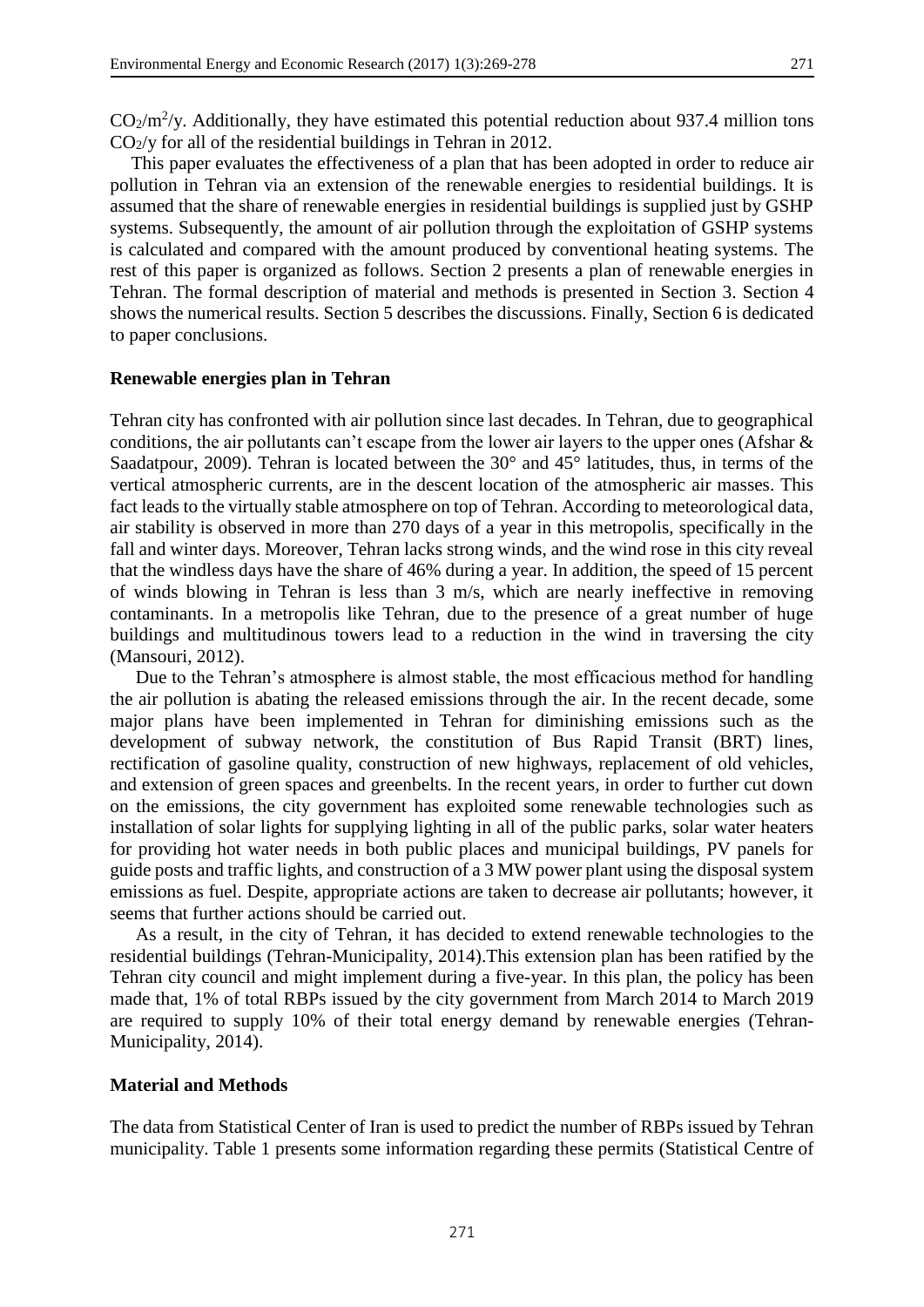Iran, 2014), and also reveals the predicted values for next 5 year of the plan from 2014-2019. The results of the projected RBPs are shown in Fig. 1.

| <b>Span</b>             | <b>RBPs</b> | Floor area of RBPs $(m^2)$ | <b>Residential units</b> |
|-------------------------|-------------|----------------------------|--------------------------|
| March 2011 - March 2012 | 25638       | 25,371,580                 | 210,924                  |
| March 2012 - March 2013 | 21365       | 24, 244, 431               | 192,432                  |
| March 2013- March 2014  | 18948       | 23,348,937                 | 177,680                  |
| March 2014 - March 2015 | 16134       | 22328331                   | 162594                   |
| March 2015 - March 2016 | 13872       | 21409962                   | 149195                   |
| March 2016- March 2017  | 11928       | 20529365                   | 136900                   |
| March 2017 - March 2018 | 10256       | 19684988                   | 125619                   |
| March 2018 - March 2019 | 8819        | 18875340                   | 115267                   |

**Table 1**. Issued RBPs in last three years and predicted for 2014-2019.



**Figure 1**. Issued RBPs in last three years and predicted for 2014-2019.

In this paper, we investigated the effect of using GSHPs on the reduction of air pollutants in Tehran. To calculate the reduction amount of air pollutants, in the first step, we investigate the effect of using GSHPs on the amount of consumed electricity power and Gas in the real case study in Municipality of Tehran. Then, in the second step, by considering the obtained result from the first step, we estimated the effect of using GSHPs on the amount of consumed electricity power and Gas by considering the policies intended for using GSHPs in Tehran. Finally, by considering the obtained results from the second step, the reduction amount of pollutants is calculated.

In the second step, to calculate the reduction of consumed Gas from using GSHPs in Tehran is calculated as follow:  $(1)$ 

$$
V_T = \alpha \times A \times V_M \tag{1}
$$

Where,  $V_T$  is the decreased amount of gas consumption in Tehran,  $\alpha$  is 1% (The number of RBPs issued by the city government for using GSHPs from city government, *A* is the amount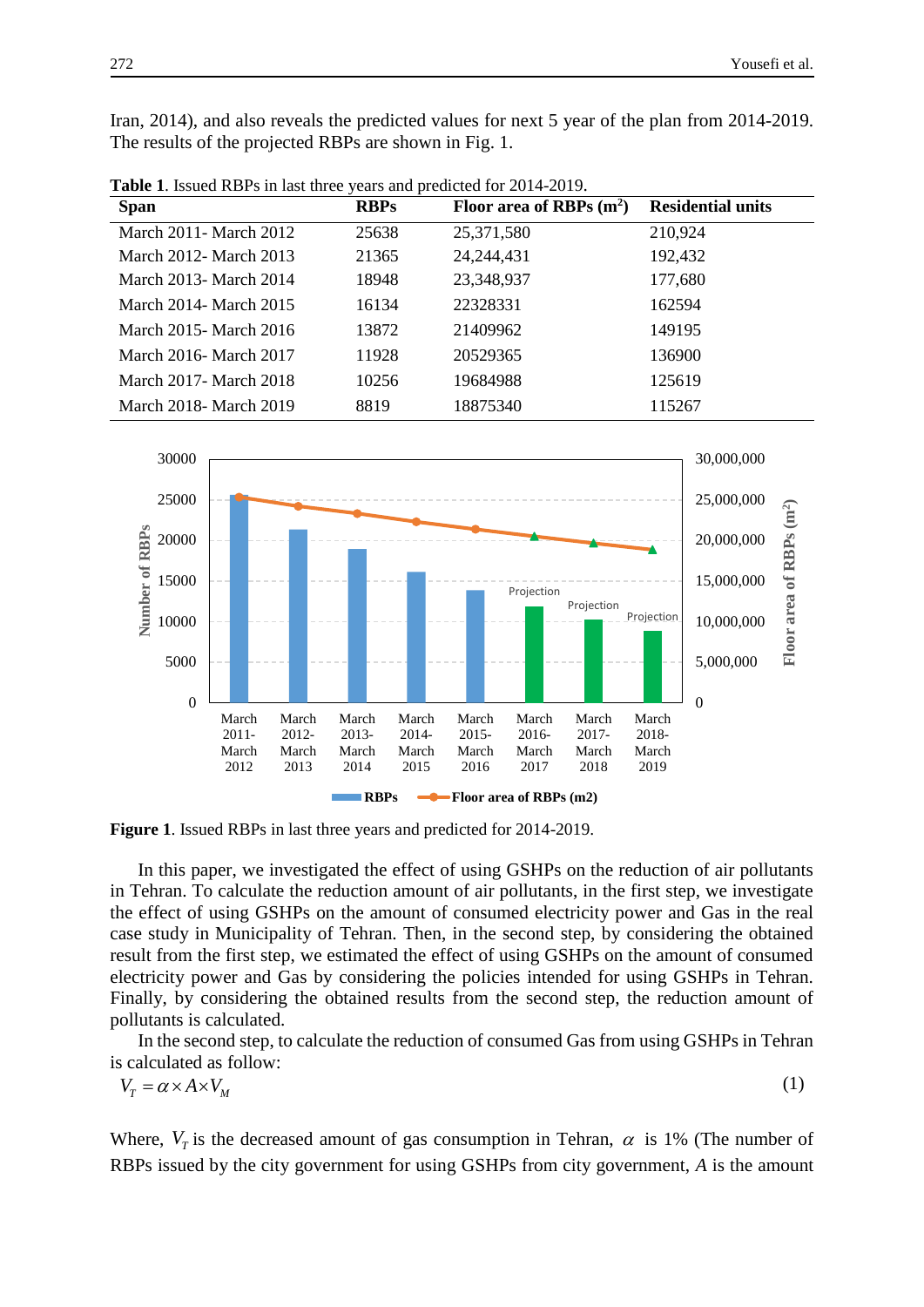of floor area of RBPs that considered to use GSHPs from 2014-2019 years.  $V_M$  is the decreased amount of gas consumption in Municipality of Tehran.

The increased amount of gas consuming from using GSHPs is calculated as follow:

$$
E_T = \alpha \times A \times E_M \tag{2}
$$

Where,  $E_T$  is the increased amount of electric consumption in Tehran,  $\alpha$  is 1% (The number of RBPs issued by the city government for using GSHPs from city government, A is the amount of floor area of RBPs that considered to use GSHPs from 2014-2019 years.  $E_M$  is the increased amount of electric consumption in Municipality of Tehran.

#### **Numerical results**

There have been some diffuse and sporadic reports on residential building energy consumption in Tehran in scientific sources (Ghaebi et al., 2014). In this study, we used the report of the Iranian Fuel Conservation Company (IFCO) to consider the average energy consumption in residential buildings. Based on the IFCO report, the average annual energy consumption for residential buildings, which is known as Specific Energy Consumption (SEC), is 435 kWh/m<sup>2</sup>. 63% of this amount is provided by natural gas, whereas the rest (i.e. 37%) is provided by electricity (Eshraghi et al., 2014; Younes Noorollahi et al., 2007).

As mentioned earlier, 1% of the total RBPs issued by the city of Tehran in the planning interval is required to provide 10% of their total energy needs by renewable energies. It is assumed that this share is provided only by GSHP systems as heating equipment for buildings. In as much as the mean heating COP of GSHPs in Tehran is estimated to be 5 (Hesaraki et al., 2015), 20% of the GSHP energy input is provided by electricity, while 80% is provided by the heat from the ground beneath. Figs. 2-4, demonstrate the energy consumption breakdown before the plan, the role of the heat pump, and the energy consumption breakdown during the plan, respectively. As can be seen from Figs.2-4, 10% of building thermal energy can be provided from the ground beneath with 2.5% increasing in electricity consumption.



**Figure 2**. The energy consumption breakdown before the plan.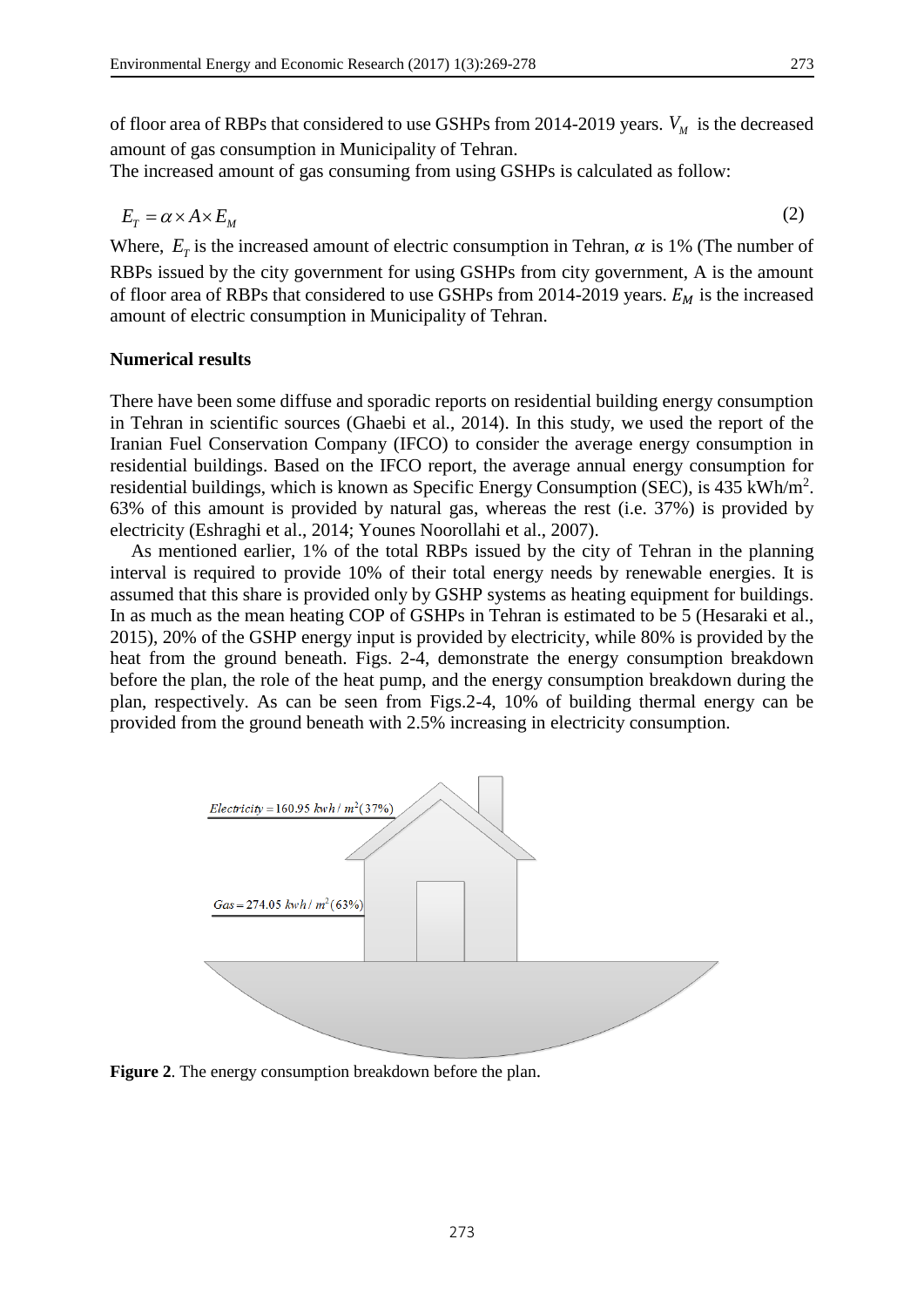

**Figure 4**. The energy consumption breakdown during the plan.

As can be inferred from the results of Figs. 2 and 4, the installation of the GSHP system will lead to a reduction of 54.375 kWh/ $m<sup>2</sup>$  in the natural gas consumption, however, at the same time, the electricity consumption will rise by  $10.875 \text{ kWh/m}^2$ . By taking into account 1% of all RBPs floor areas in the next five years and the heating value of natural gas (National-Iranian-Gas-Company, 2015), the gas consumption decrease in Tehran can be calculated as Eq. 3.

$$
V_T = 0.01 \times 102827986 \ m^2 \times 54.375 \ \frac{kWh}{m^2} \times 860.421 \ \frac{kcal}{kWh} \times \frac{1 \ m^3}{10000 \ kcal} = 4,810,848 \ m^3 \ (3)
$$

On the other hand, the electricity consumption increase in Tehran will be calculated as Eq.4.  $E_T = 0.01 \times 102827986 \ m^2 \times 10.875 \ \frac{kWh}{m^2} = 11{,}182{,}543 \ kW h$  (4)

By considering 15.2% loss in the electricity distribution lines (Ministry-of-Energy, 2014), we can conclude that power stations have to produce the following amount of electricity:  $E_T^* = 1.152 \times 11182543 \; kWh = 12,882,290 \; kWh$  (5)

The average efficiencies of power stations are 37.1%, 29.4%, and 45.6% for a steam turbine, gas turbine, and combined cycle power plants, respectively. The corresponding average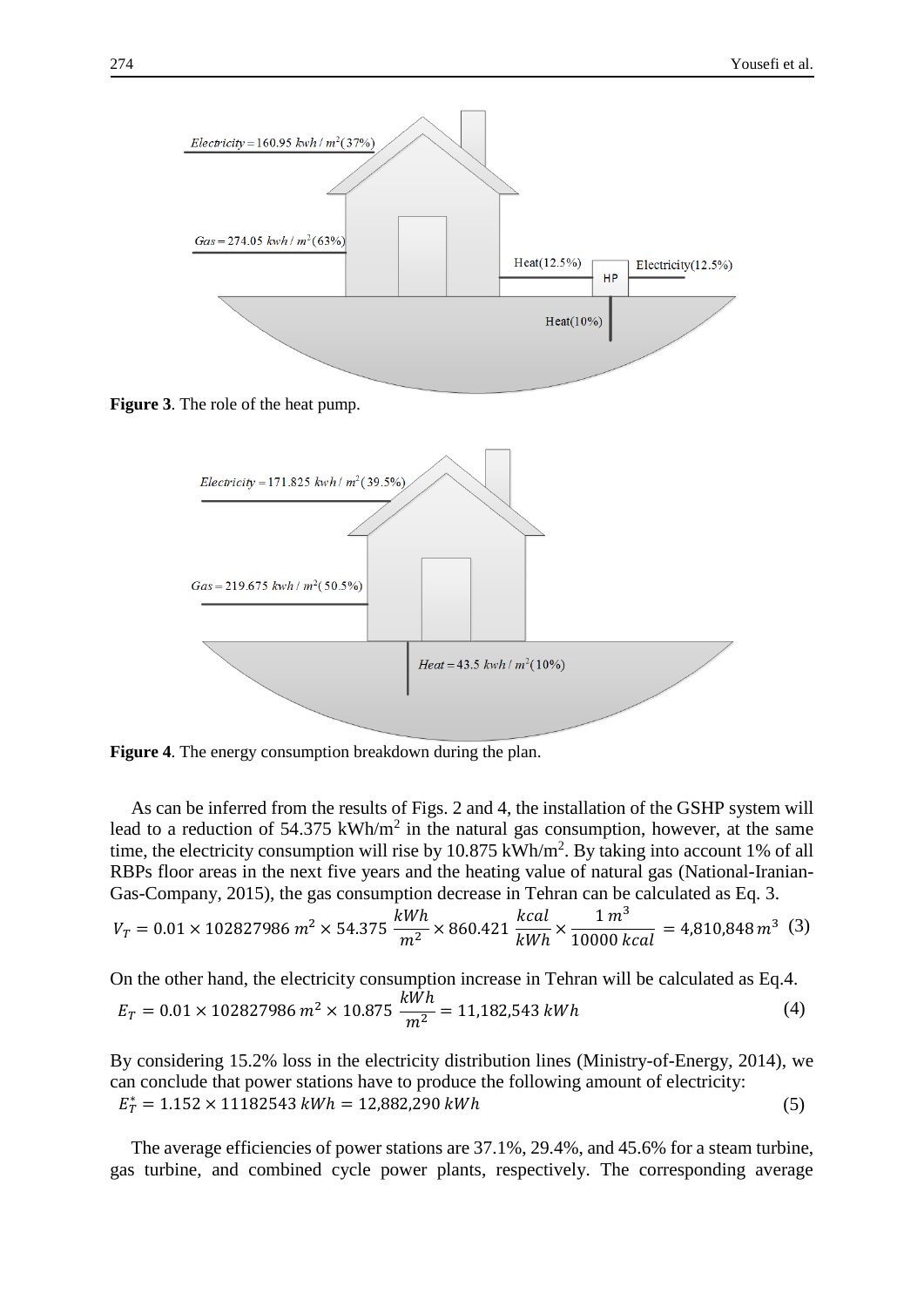efficiencies of power stations the private sector has oversight of are 34.9%, 31.5%, and 43.6%, respectively. The part of  $V$  can be used for electricity generation in the power stations. Finally, the required amount of gas, burning of which of gas to generate  $E_T^*$ , is presented in Table 2. As can be seen from Table 2, all of the obtained amounts are remarkably less than  $V_T$ . Table 3 presents the amount of gas consumption savings.

| Ministry of Energy |            |              | Private sector |            |              |
|--------------------|------------|--------------|----------------|------------|--------------|
| Power plant        | Efficiency | Required gas | Power plant    | Efficiency | Required gas |
|                    | (% )       | $\rm (m^3)$  |                | (%)        | $(m^3)$      |
| Steam turbine      | 37.1       | 2987653      | Steam turbine  | 34.9       | 3175986      |
| Gas turbine        | 29.4       | 3770134      | Gas turbine    | 31.5       | 3518791      |
| Combined cycle     | 45.6       | 2430744      | Combined cycle | 43.6       | 2542246      |

Table 2. The required amount of gas for generating  $E^*$ .

| Table 3. Gas consumption savings. |  |  |
|-----------------------------------|--|--|
|-----------------------------------|--|--|

| Ministry of Energy<br>Private sector |                                       |                             |                |                                       |                          |
|--------------------------------------|---------------------------------------|-----------------------------|----------------|---------------------------------------|--------------------------|
| Power plant                          | Savings in gas<br>consumption $(m^3)$ | Percentage<br>of<br>saving% | Power plant    | Savings in gas<br>consumption $(m^3)$ | Percentage<br>of saving% |
| Steam turbine                        | 1823195                               | 37.9                        | Steam turbine  | 1634862                               | 34.0                     |
| Gas turbine                          | 1040714                               | 21.6                        | Gas turbine    | 1292057                               | 26.9                     |
| Combined cycle                       | 2380104                               | 49.5                        | Combined cycle | 2268602                               | 47.2                     |

The amount of gas consumption decrease  $(V_T)$ , the electricity consumption increase  $(E_T)$ , as well as the gas consumption savings of Tehran was calculated. It is evident that gas consumption decrease will contribute to air pollution reduction in Tehran. Table 4 demonstrated the rate of pollutant reduction per reduction of gas consumption. Therefore, the reduction amount of air pollution emission can be calculated as follows:

$$
A_1 = 4810848 \, m^3 \times \frac{41.84 \, GJ}{1000 \, m^3} \times \frac{46845 \, gr \, CO_2}{1 \, GJ} \times \frac{1 \, ton \, CO_2}{1000000 \, gr \, CO_2} = 9429 \, tons \, CO_2 \tag{6}
$$

$$
A_2 = 4810848 \, m^3 \times \frac{41.84 \, GJ}{1000 \, m^3} \times \frac{1 \, gr \, SO_x}{1 \, GJ} \times \frac{1 \, kg \, SO_x}{1000 \, gr \, SO_x} = 201 \, kg \, SO_x \tag{7}
$$

$$
A_3 = 4810848 \, m^3 \times \frac{41.84 \, GJ}{1000 \, m^3} \times \frac{50 \, gr \, NO_x}{1 \, GJ} \times \frac{1 \, ton \, NO_x}{1000000 \, gr \, NO_x} = 10 \, tons \, NO_x \tag{8}
$$

**Table 4.** Pollutant emissions through gas consumption of residential buildings in Tehran (gr/GJ) (Ghiaseddin, 2007).

| Jases              | $\sim$ $\sim$ | $\mathbf{v}_{\mathbf{X}}$ | $\sqrt{10}$ |
|--------------------|---------------|---------------------------|-------------|
|                    | $\sim$ 2      | ົ້                        | - ^         |
| Amount of emission | 46845         |                           | υv          |

On the other hand, generation of  $E_T^*$  leads to an increase in air pollution at the locality of power stations. The amount of produced air pollutant through power stations is reported in Table 5. As can be seen from Table 5, the amount of emission through gas consumption is less than Mazout. Table 6 presents the amount of emissions associated with generating  $E_T^*$  when natural gas is used in power plants. Table 7 demonstrates the estimated change in the air pollution emissions as a result of the proposed plan.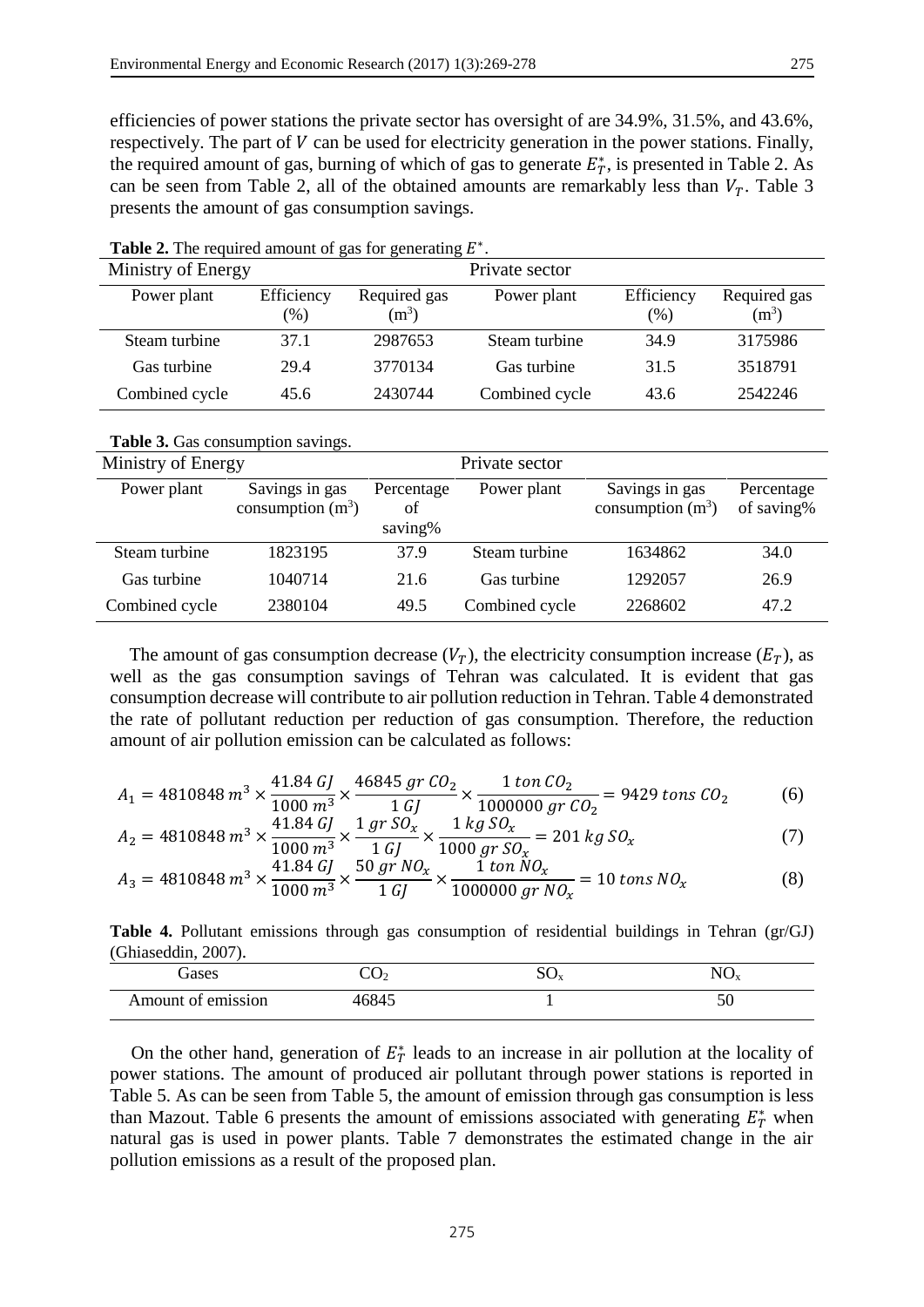|                |     | Gas      |          |                 | Mazut    |          |  |
|----------------|-----|----------|----------|-----------------|----------|----------|--|
| Power plant    | CO2 | $SO_{x}$ | $NO_{x}$ | CO <sub>2</sub> | $SO_{x}$ | $NO_{x}$ |  |
| Steam turbine  | 633 |          | 2.694    | 1025            | 15.276   | 2.519    |  |
| Gas turbine    | 782 |          | 1.907    | 1048            | 3.842    | 5.792    |  |
| Combined cycle | 450 |          | 2.295    | 622             | 2.325    | 3.782    |  |

**Table 5.** Average pollutant emissions through electricity generation from various fuels in different power plants in Iran (gr/kWh) (Nazari et al., 2009).

**Table 6.** Pollution emissions associated with generating  $E^*$  by gas as the input fuel in different power plants.

| Power plant    | $CO2$ (ton) | $SO_{x}$ (kg) | $NOx$ (ton) |
|----------------|-------------|---------------|-------------|
| Steam turbine  | 8154.49     |               | 34.70       |
| Gas turbine    | 10073.95    |               | 24.57       |
| Combined cycle | 5797.03     |               | 29.56       |

| <b>Table 7.</b> Estimated change in the air pollution emissions. |  |
|------------------------------------------------------------------|--|
|------------------------------------------------------------------|--|

| Power plant    | CO <sub>2</sub> (% ) | $SO_{x}(\%)$ | $NOx(\%)$ |
|----------------|----------------------|--------------|-----------|
| Steam turbine  | $-13.5$              | $-100$       | $+244.9$  |
| Gas turbine    | $+6.8$               | $-100$       | $+144.2$  |
| Combined cycle | $-38.5$              | $-100$       | $+193.8$  |

#### **Discussions**

The city of Tehran government has implemented a number of plans for rectification of the air quality in this metropolis, Tehran still suffers from an intensive air pollution, thus, further measures have to be done for relieving this problem. The city's plan, in which 1% of the total RBPs issued in the interval between March 2014 and March 2019 are required to supply 10% of their total energy demand by means of renewable energies, is one of these mitigating measures.

The number of RBPs annually issued by the city of Tehran has declined in the past three years, and further reduction is predicted by 2019. The number of RBPs will have decreased from 25638 to 8819. The corresponding floor area is predicted to decrease to 18,875,340 m<sup>2</sup> in 2019.

Based on the IFCO report, the SEC of residential stock is  $435 \text{ kWh/m}^2$ , with the share of 63% (274.05 kWh/m<sup>2</sup>) for natural gas and 37% (160.95 kWh/m<sup>2</sup>) for electricity. In this study, these shares are to be changed to 50.5% (219.675 kWh/m<sup>2</sup>) for natural gas, 39.5% (171.825 kWh/m<sup>2</sup>) for electricity, and 10% (43.5 kWh/m<sup>2</sup>) for the heat from the ground beneath for 1% of the total RBPs issued by the city in the plan interval. The natural gas consumption reduction in Tehran is  $4,810,848$  m<sup>3</sup>, of which partly can be utilized in gas-burning power stations for generating 12,882,290 kWh electricity in order to supply the electrical energy needs of GSHP systems in Tehran. If the mentioned amount of electricity is generated in combined cycle power plants, the natural gas consumption savings can approximately reach 50%.

Our calculations demonstrate that the city's plan will reduce natural gas consumption in Tehran, and accordingly, 9,429 tons  $CO<sub>2</sub>$ , 201 kg  $SO<sub>x</sub>$ , as well as 10 tons  $NO<sub>x</sub>$  are prevented from being emitted throughout the Tehran's air. The plan leads to  $13.5\%$  reduction in CO<sub>2</sub>, a 100% decrease in  $SO_x$ , and 244.9% increase in  $NO_x$  emissions when the excess electricity is supplied by steam turbine power plants. The corresponding results are 6.8% increase, 100% decrease, and 144.2% increase for gas turbine power plants and 38.5% decrease, 100% decrease, and 193.8% increase for combined cycle power plants respectively. Regardless of the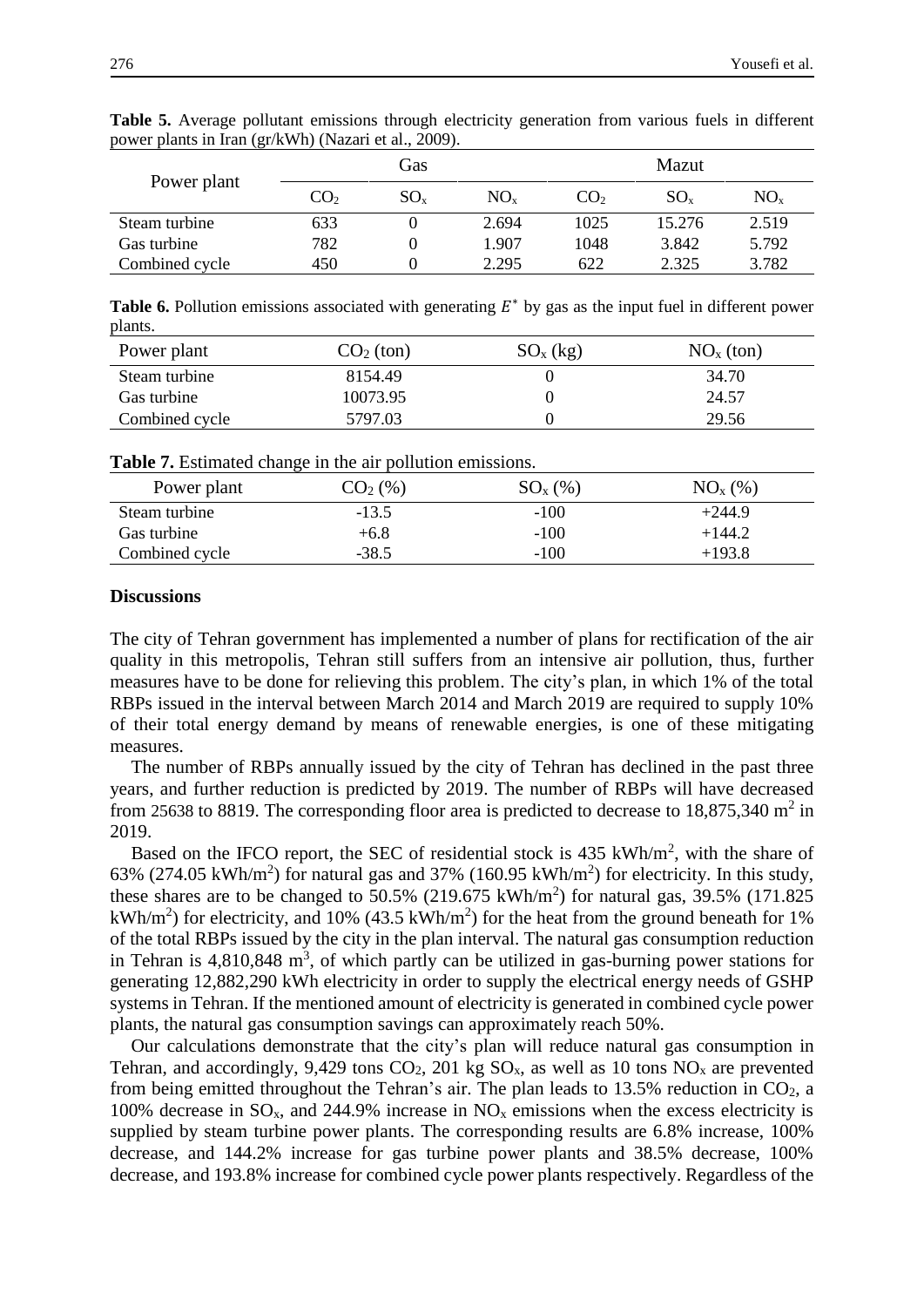kind of power plants,  $SO_x$  emissions will be reduced to zero. In addition,  $CO_2$  emissions will be restricted considerably unless gas turbine power plants are utilized for electricity generation. On the other hand,  $NO<sub>x</sub>$  emissions will rise by far on account of the extremely high temperatures in the combustion chambers of power plants which lead to the formation of a great deal of  $NO<sub>x</sub>$ .

#### **Conclusion**

This paper has evaluated the effectiveness of a plan for reducing air pollution in Tehran. The plan aims to increase the share of renewable energies usage in the residential buildings. It was assumed that the extended renewable share was supplied with GSHP systems. Calculations indicated that the plan leads to a reduction in gas consumption of  $4,810,848$  m<sup>3</sup> in Tehran. As a result, 9429 tons  $CO_2$ , 201 kg  $SO_x$ , and 10 ton  $NO_x$  is prevented from being emitted into the Tehran's air. The increase in electricity consumption as a result of the use of GSHP systems in the residential buildings of Tehran has been predicted to be 11182543 kWh. Finally, it was ascertained that the  $CO_2$  and  $SO_x$  emissions have been generally abated, while the  $NO_x$ emissions increased dramatically. The results reveal that this plan leads to decent results as to air pollution reduction in Tehran. The extra electricity generation for running GSHP systems are accompanied by some pollution emissions, but these emissions occur in distant places and can be eliminated in these areas before transferring to the Tehran. Furthermore, the plan is associated with great savings in natural gas consumption.

#### **References**

- Afshar, A. and Saadatpour, M. (2009). Reservoir eutrophication modeling, sensitivity analysis, and assessment: application to Karkheh Reservoir, Iran. Environmental engineering science, 26(7), 1227- 1238.
- Bayer, P., Saner, D., Bolay, S., Rybach, L. and Blum, P. (2012). Greenhouse gas emission savings of ground source heat pump systems in Europe: A review. Renewable and Sustainable Energy Reviews, 16(2), 1256-1267.
- Calderón-Garcidueñas, L., Kulesza, R. J., Doty, R. L., D'Angiulli, A. and Torres-Jardón, R. (2015). Megacities air pollution problems: Mexico City Metropolitan Area critical issues on the central nervous system pediatric impact. Environmental research, 137, 157-169.
- Emmi, G., Zarrella, A., De Carli, M. and Galgaro, A. (2015). An analysis of solar assisted ground source heat pumps in cold climates. Energy Conversion and Management, 106, 660-675.
- Eshraghi, J., Narjabadifam, N., Mirkhani, N., Khosroshahi, S. S. and Ashjaee, M. (2014). A comprehensive feasibility study of applying solar energy to design a zero energy building for a typical home in Tehran. Energy and Buildings, 72, 329-339.
- Ghaebi, H., Bahadori, M. and Saidi, M. (2014). Performance analysis and parametric study of thermal energy storage in an aquifer coupled with a heat pump and solar collectors, for a residential complex in Tehran, Iran. Applied Thermal Engineering, 62(1), 156-170.
- Ghiaseddin, M. (2007). Air Pollution (Sources, Effects, and Control). University of Tehran Press (UTP), 916.
- Hesaraki, A., Holmberg, S. and Haghighat, F. (2015). Seasonal thermal energy storage with heat pumps and low temperatures in building projects—A comparative review. Renewable and Sustainable Energy Reviews, 43, 1199-1213.
- Huang, B. and Mauerhofer, V. (2016). Life cycle sustainability assessment of ground source heat pump in Shanghai, China. Journal of Cleaner Production, 119, 207-214.
- Jiang, P., Chen, Y., Geng, Y., Dong, W., Xue, B., Xu, B. and Li, W. (2013). Analysis of the co-benefits of climate change mitigation and air pollution reduction in China. Journal of Cleaner Production, 58, 130-137.
- Kagel, A. and Gawell, K. (2005). Promoting geothermal energy: air emissions comparison and externality analysis. The Electricity Journal, 18(7), 90-99.